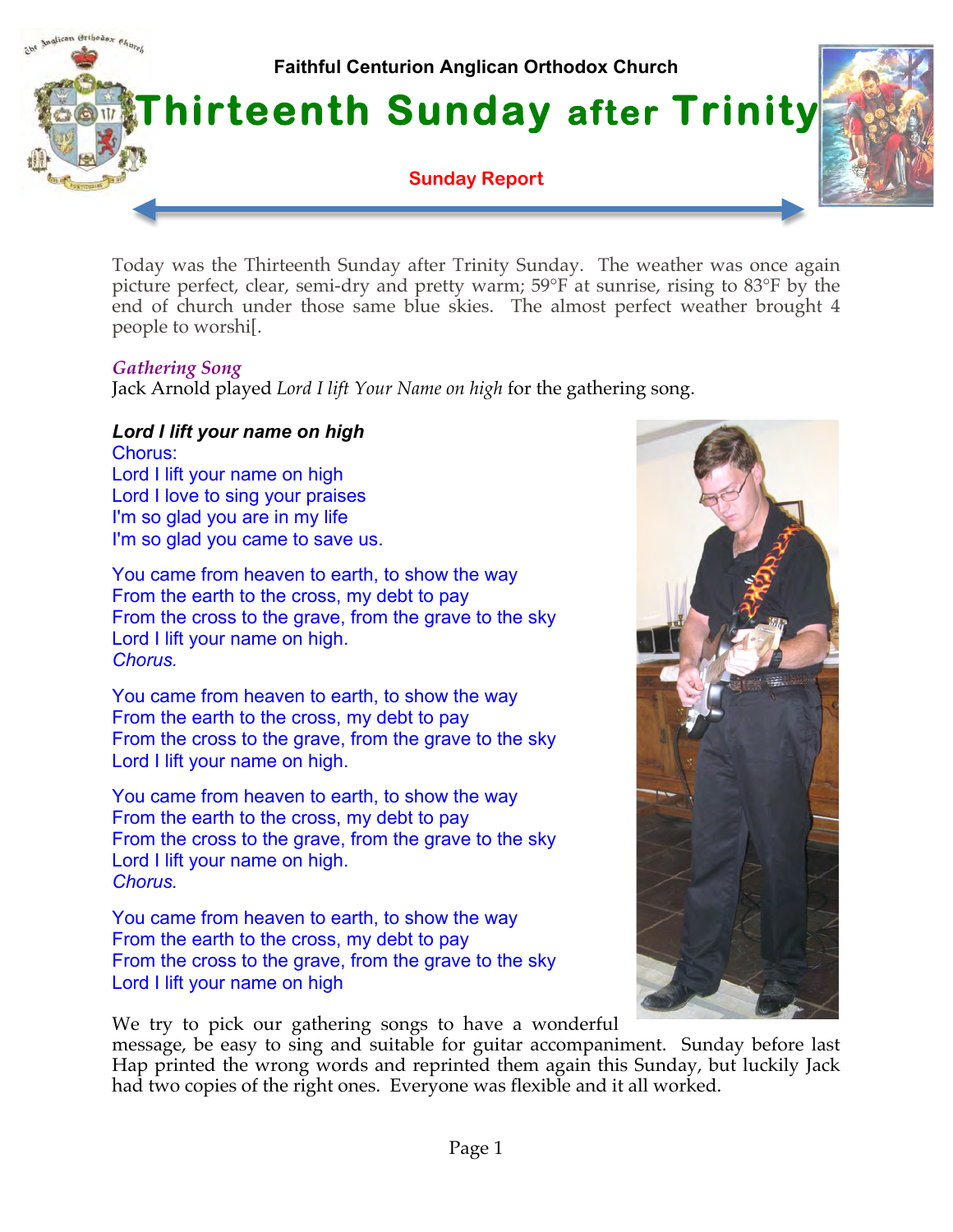# *Propers*

Each Sunday there are Propers: special prayers and readings from the Bible. There is a Collect for the Day; that is a single thought prayer, most written either before the refounding of the Church of England in the 1540s or written by Bishop Thomas Cranmer, the first Archbishop of Canterbury after the re-founding.

The Collect for the Day is to be read on Sunday and during Morning and Evening Prayer until the next Sunday. If you have a hard time remembering, "Do I read the Collect from last Sunday or next Sunday during the week?" Remember Sunday is the first day of the week. There are also two Bible readings, the Epistle and the Gospel. While they are "lessons", they are not the First Lesson and the Second Lesson, they are the Epistle and the Gospel. The Epistle is normally a reading from one of the various Epistles, or letters, in the New Testament. The Gospel is a reading from one of the Holy Gospels, Matthew, Mark, Luke and John. The Collect is said by the minister as a prayer, the Epistle can be read by either a designated reader (as we do in our church) or by one of the ministers and the Holy Gospel, which during the service in our church is read by an ordained minister or our Deacon Striker.

The propers are the same each year, except if a Red Letter Feast, that is one with propers in the prayerbook, falls on a Sunday, then those propers are to be read instead, except in a White Season, where it is put off. Red Letter Feasts, so called because in the Altar Prayerbooks the titles are in red, are special days. Most of the Red Letter Feasts are dedicated to early saints instrumental in the development of the church, others to special events. Some days are particularly special and the Collect for that day is to be used for an octave (eight days) or an entire season, like Advent or Lent.

The Propers for today are found on Page 207-209, with the Collect first:

# The Thirteenth Sunday after Trinity.

### *The Collect.*

**LMIGHTY** and merciful God, of whose only gift it cometh that thy faithful people **ALMIGHTY** and merciful God, of whose only gift it cometh that thy faithful people<br>do unto thee true and laudable service; Grant, we beseech thee, that we may so faithfully serve thee in this life, that we fail not finally to attain thy heavenly promises; through the merits of Jesus Christ our Lord. Amen.

Ryan Hopkins read the Epistle, which came from Paul's Letter to the Galatians, the



Third Chapter beginning at the Sixteenth Verse. Paul reminds us, "To Abraham and his seed were the promises made. He saith not, And to seeds, as of many; but as of one, And to thy seed, which is Christ." The law, which came 430 years after this covenant, did not supercede the law. The law was "added because of transgressions, til the seed (Jesus) should come to whom the promise was made … Is the law then against the promises of God?" No. "… for is there had been a law given which could have given life, righteousness should have been by the law." For the wages of sin are death, all sin and only those whose sins are set aside by the sacrifice of Jesus are freed from their debt.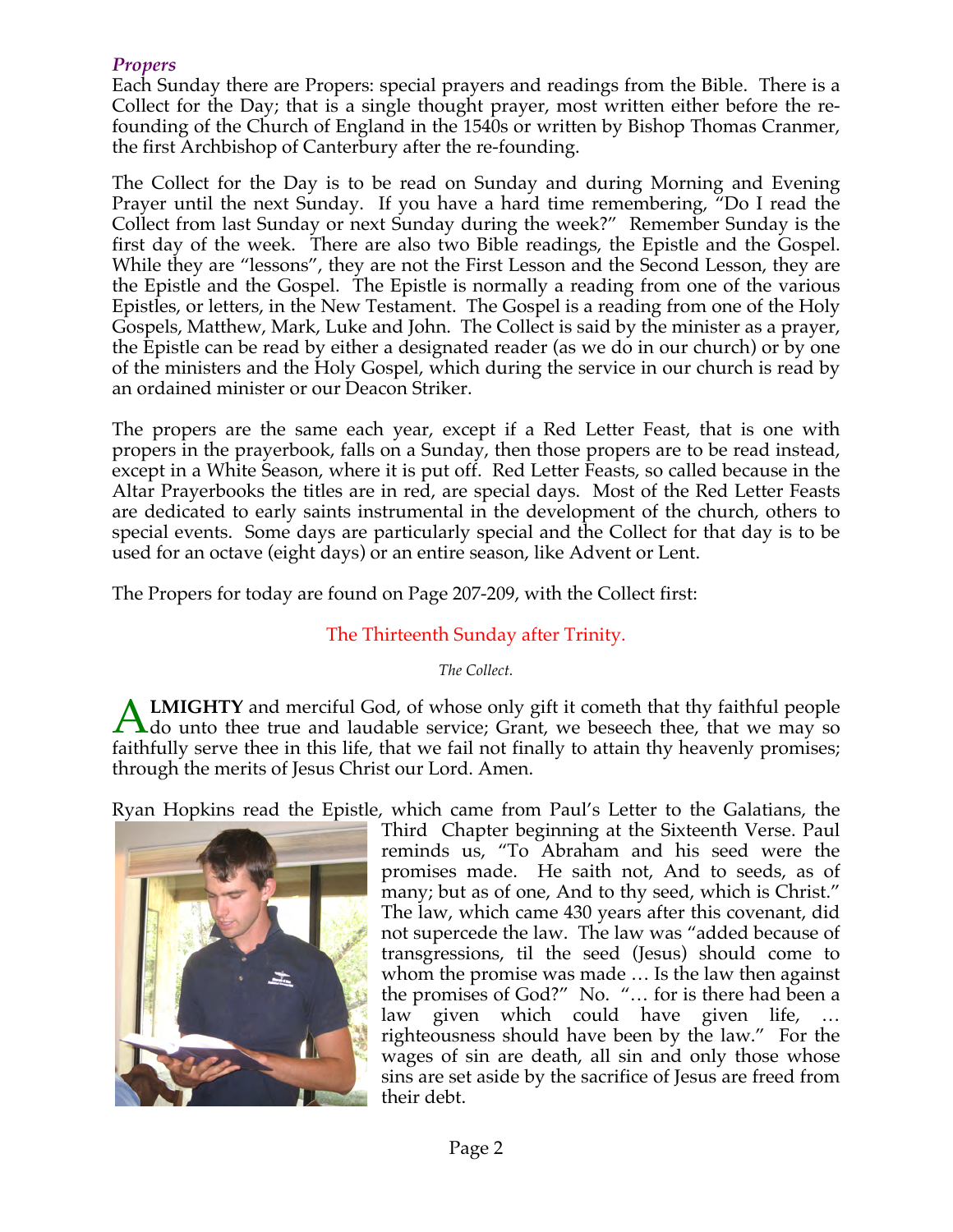**To Abraham and his seed were the promises made. He saith not, And to seeds, as** of many; but as of one, And to thy seed, which is Christ. And this I say, that the covenant, that was confirmed before of God in Christ, the law, which was four To Abraham and his seed were the promises made. He saith not, And to seeds, as of many; but as of one, And to thy seed, which is Christ. And this I say, that the covenant, that was confirmed before of God in Christ, the la none effect. For if the inheritance be of the law, it is no more of promise: but God gave it to Abraham by promise. Wherefore then serveth the law? It was added because of transgressions, till the seed should come to whom the promise was made; and it was ordained by angels in the hand of a mediator. Now a mediator is not a mediator of one, but God is one. Is the law then against the promises of God? God forbid: for if there had been a law given which could have given life, verily righteousness should have been by the law. But the scripture hath concluded all under sin, that the promise by faith of Jesus Christ might be given to them that believe.

Deacon Striker Jack Arnold read today's Holy Gospel which tarted in the Tenth Chapter



of the Gospel according to St. Luke, beginning at the Twenty-Third Verse. Jesus tells one of the New Testament's most widely spread stories, that of the Good  $S$ amaritan $1,2$ .

Jesus was talking to the people, "And, behold, a certain lawyer stood up, and tempted him, saying, Master, what shall I do to inherit eternal life?" The lawyer was about to learn the first lesson of lawyering, 'Never ask a question you don't to which know the answer.' As was often the case, Jesus let the man answer his own question in response to a question from Him, "What is written in the law? How readest thou?"

The man answered well, "Thou shalt love the Lord thy God with all thy heart, and with all thy soul, and with all thy strength, and

with all thy mind; and thy neighbour as thyself."

 $\frac{1}{1}$ <sup>1</sup> Samaritan - Of or pertaining to Samaria, in Palestine.  $-$  n. A native or inhabitant of Samaria; also, the language of Samaria. [1913 Webster]

Samaritans were descendants of those who had stayed behind during the Captivity and had been separated for many years from the body of Judaism. They had not developed, nor did they subscribe to them, all the rules the Jews managed to invent during their separation. The main body of Jews viewed them as lesser peoples, not really Jews.

 $2^2$  Good Samaritan n : a person who voluntarily offers help or sympathy in times of trouble [syn: {Samaritan}]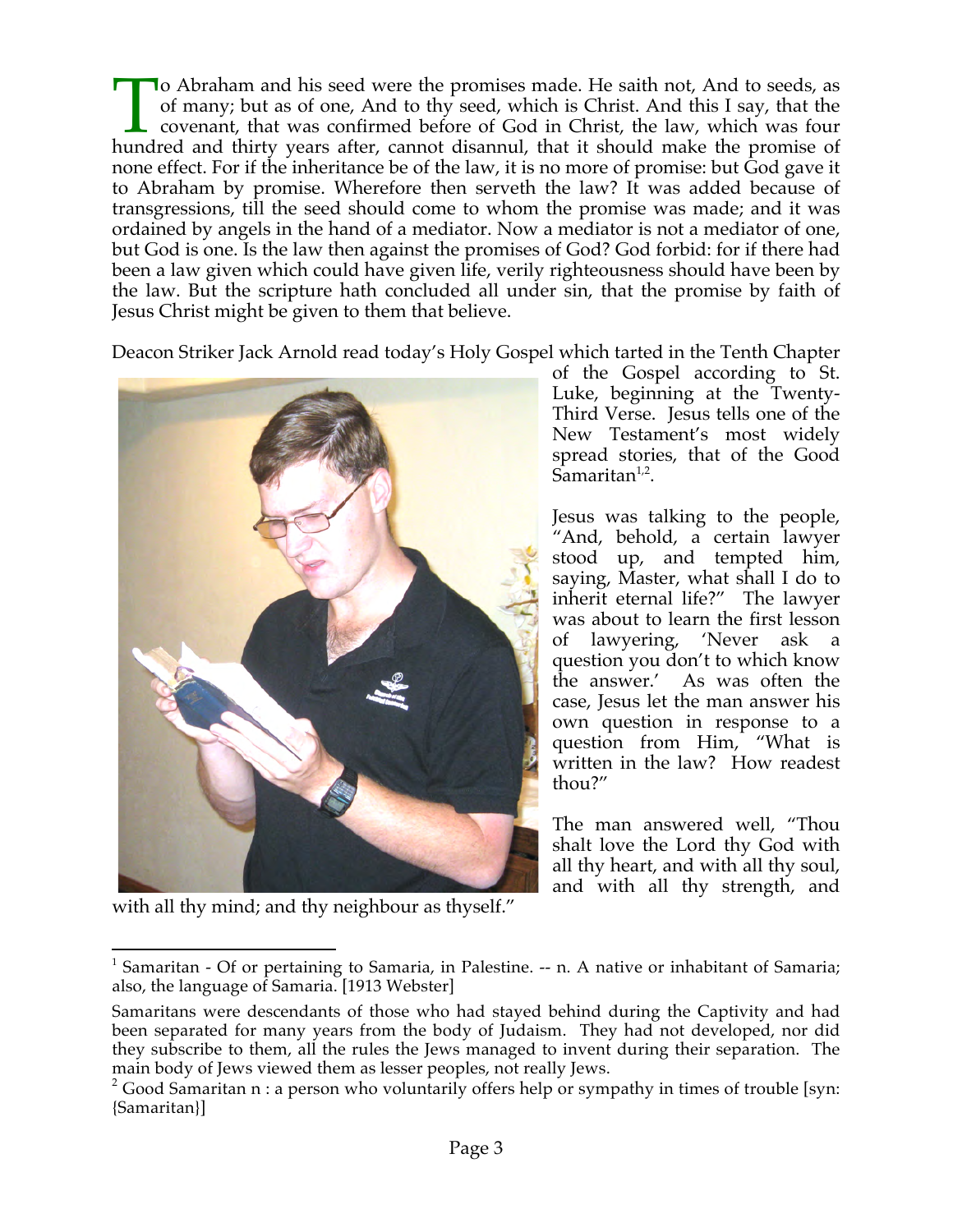Jesus confirmed his answer, "Thou hast answered right: this do, and thou shalt live."

But, the man wanted more and asked Jesus, "And who is my neighbour?"

Among the Jews, it was clear they were to "Love thy neighbor as thy self;" but their view of their neighborhood was not too wide. From Jesus' story and question come a clear answer as to how big our neighborhood might be.

And Jesus answering said, A certain man went down from Jerusalem to Jericho, and fell among thieves, which stripped him of his raiment, and wounded him, and departed, leaving him half dead. And by chance there came down a certain priest that way: and when he saw him, he passed by on the other side. And likewise a Levite, when he was at the place, came and looked on him, and passed by on the other side. But a certain Samaritan, as he journeyed, came where he was: and when he saw him, he had compassion on him, and went to him, and bound up his wounds, pouring in oil and wine, and set him on his own beast, and brought him to an inn, and took care of him. And on the morrow when he departed, he took out two pence, and gave them to the host, and said unto him, Take care of him; and whatsoever thou spendest more, when I come again, I will repay thee. Which now of these three, thinkest thou, was neighbor unto him that fell among the thieves?

To this question, the man answered, "He that shewed mercy on him."

Then said Jesus unto him, Go, and do thou likewise.

lessed are the eyes which see the things that ye see: for I tell you, that many prophets and kings have desired to see those things which ye see, and have not seen them; and to hear those things which ye hear, and have not heard them. And, behold, a certain lawyer stood up, and tempted him, saying, Master, what shall I do to inherit eternal life? He said unto him, What is written in the law? how readest thou? And he answering said, Thou shalt love the Lord thy God with all thy heart, and with all thy soul, and with all thy strength, and with all thy mind; and thy neighbour as thyself. And he said unto him, Thou hast answered right: this do, and thou shalt live. But he, willing to justify himself, said unto Jesus, And who is my neighbour? And Jesus answering said, A certain man went down from Jerusalem to Jericho, and fell among thieves, which stripped him of his raiment, and wounded him, and departed, leaving him half dead. And by chance there came down a certain priest that way: and when he saw him, he passed by on the other side. And likewise a Levite, when he was at the place, came and looked on him, and passed by on the other side. But a certain Samaritan, as he journeyed, came where he was: and when he saw him, he had compassion on him, and went to him, and bound up his wounds, pouring in oil and wine, and set him on his own beast, and brought him to an inn, and took care of him. And on the morrow when he departed, he took out two pence, and gave them to the host, and said unto him, Take care of him; and whatsoever thou spendest more, when I come again, I will repay thee. Which now of these three, thinkest thou, was neighbour unto him that fell among the thieves? And he said, He that shewed mercy on him. Then said Jesus unto him, Go, and do thou likewise. **B**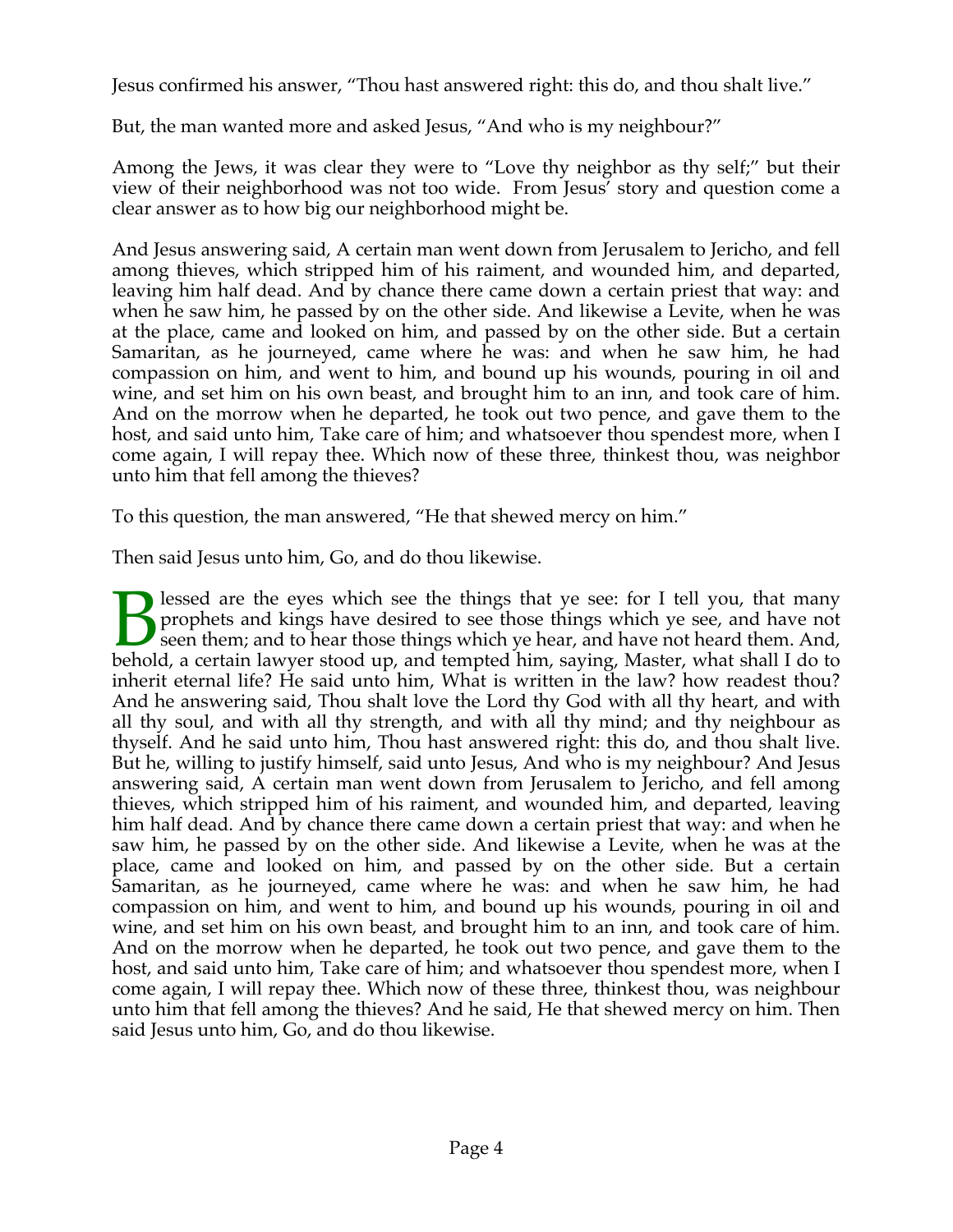### *Sermon – Time and Action*

Today's sermon tied the Epistle and Gospel together and is mainly contained in the forewords above.



In the Epistle, we are reminded that God chose Abraham not because of he complied with The Law, for the Law was far into the future. God chose Abraham because he had faith and put his trust in God. The Law was an aid to man to help him be better.

Pharisees were religious lawyers who specialized in the 613 Mosaic Laws, which brought them death not life. Their job was to help people comply with The Law without unduly interfering with their lives.

When the Pharisee of the Gospel asked Jesus what he should do to gain eternal life, the Pharisee correctly summarized The Law: Love God; Love your neighbor. He would

have been fine had he stopped there. But, he had to show the Son how smart he was; so he asked, Who is my neighbor? The answer, of course, is everyone but you; the rest of humanity.

The priest and the Levite would not see the injured man; there are none so blind as those who will not see.

You will also note that the Samaritan, one of those separated from the chose mass of Judaism, did his duty. When he left the injured man at the inn, having given the innkeeper roughly two days wages, he said, Do what need be done, if I owe more I will pay when I pass by next. You will note, he put no limit on his duty, he just committed to doing what needed to be done, regardless of cost.

Right is not a matter of quantum. Actions speak louder than words.

### *Bishop Ogles' message for today*

Bishop Jerry provided his sermon notes for today. I am certain you will find it very interesting. As always, I cannot commend it to you enough.



# **Sermon for 13th Sunday in Trinity 18 Sept 2011 Anno Domini**

" *23And he turned him unto his disciples, and said privately, Blessed are the eyes which see the things that ye see: 24For I tell you, that many prophets and kings have desired to see those things which ye see, and have not seen them; and to hear those things which ye hear, and have not heard them. 25And, behold, a certain lawyer stood up, and tempted him, saying, Master, what shall I do to inherit eternal life? 26 He said unto*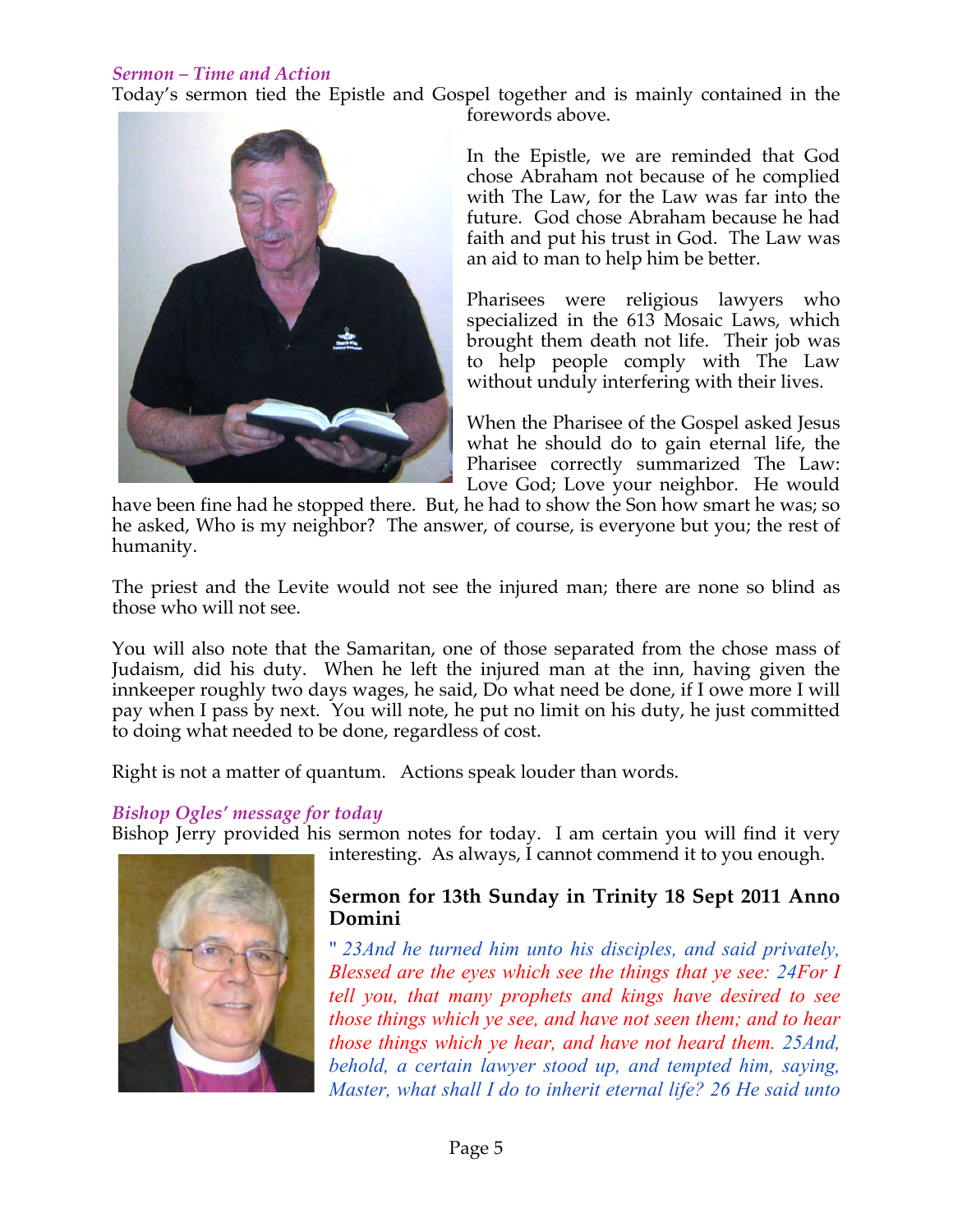*him, What is written in the law? how readest thou? 27 And he answering said, Thou shalt love the Lord thy God with all thy heart, and with all thy soul, and with all thy strength, and with all thy mind; and thy neighbour as thyself. 28And he said unto him, Thou hast answered right: this do, and thou shalt live. 29But he, willing to justify himself, said unto Jesus, And who is my neighbour? 30And Jesus answering said, A certain man went down from Jerusalem to Jericho, and fell among thieves, which stripped him of his raiment, and wounded him, and departed, leaving him half dead. 31 And by chance there came down a certain priest that way: and when he saw him, he passed by on the other side. 32And likewise a Levite, when he was at the place, came and looked on him, and passed by on the other side.33 But a certain Samaritan, as he journeyed, came where he was: and when he saw him, he had compassion on him, 34 And went to him, and bound up his wounds, pouring in oil and wine, and set him on his own beast, and brought him to an inn, and took care of him. 35And on the morrow when he departed, he took out two pence, and gave them to the host, and said unto him, Take care of him; and whatsoever thou spendest more, when I come again, I will repay thee.36 Which now of these three, thinkest thou, was neighbour unto him that fell among the thieves? 37And he said, He that shewed mercy on him. Then said Jesus unto him, Go, and do thou likewise*." (**Luke 10:23-37**)

In order to fully understand the situation confronting Christ, we must observe that which the Lectionary failed to include – the preceding two verses that reveal the setting. "*In that hour Jesus rejoiced in spirit, and said, I thank thee, O Father, Lord of heaven and earth, that thou hast hid these things from the wise and prudent, and hast revealed them unto babes: even so, Father; for so it seemed good in thy sight. All things are delivered to me of my Father: and no man knoweth who the Son is, but the Father; and who the Father is, but the Son, and he to whom the Son will reveal him*." (**Luke 10:21-22**) Those whose high-minded thoughts are infatuated with the Self of the Ivory Tower will not understand the Words given by Christ here. Those men are much too good to get a handle on such simplicity as the Gospel represents. They must add to it their own complicated and sophisticated interpretations and render those in words which they can barely understand themselves and, certainly, not understood of those who are so simple as to know only Christ. "*And Jesus called a little child unto him, and set him in the midst of them, And said, Verily I say unto you, Except ye be converted, and become as little children, ye shall not enter into the kingdom of heaven. Whosoever therefore shall humble himself as this little child, the same is greatest in the kingdom of heaven*." (**Matt 18:2-4**) I am not so proud of my title as to be very happy to become a simple, little child for Christ. All of the lawyers, Scribes, and Pharisees gathered about not only would not believe, but refused to believe, the simple Gospel that had been given to the simple disciples of Christ. Note the grace of God evidenced in the last verse of the quote: "*…and no man knoweth who the Son is, but the Father; and who the Father is, but the Son, and he to whom the Son will reveal him*." Has Jesus revealed His Father to you, Friend?

"*And he turned him unto his disciples, and said privately, Blessed are the eyes which see the things that ye see: For I tell you, that many prophets and kings have desired to see those things which ye see, and have not seen them; and to hear those things which ye hear, and have not heard them*." What standing and privilege we have to have come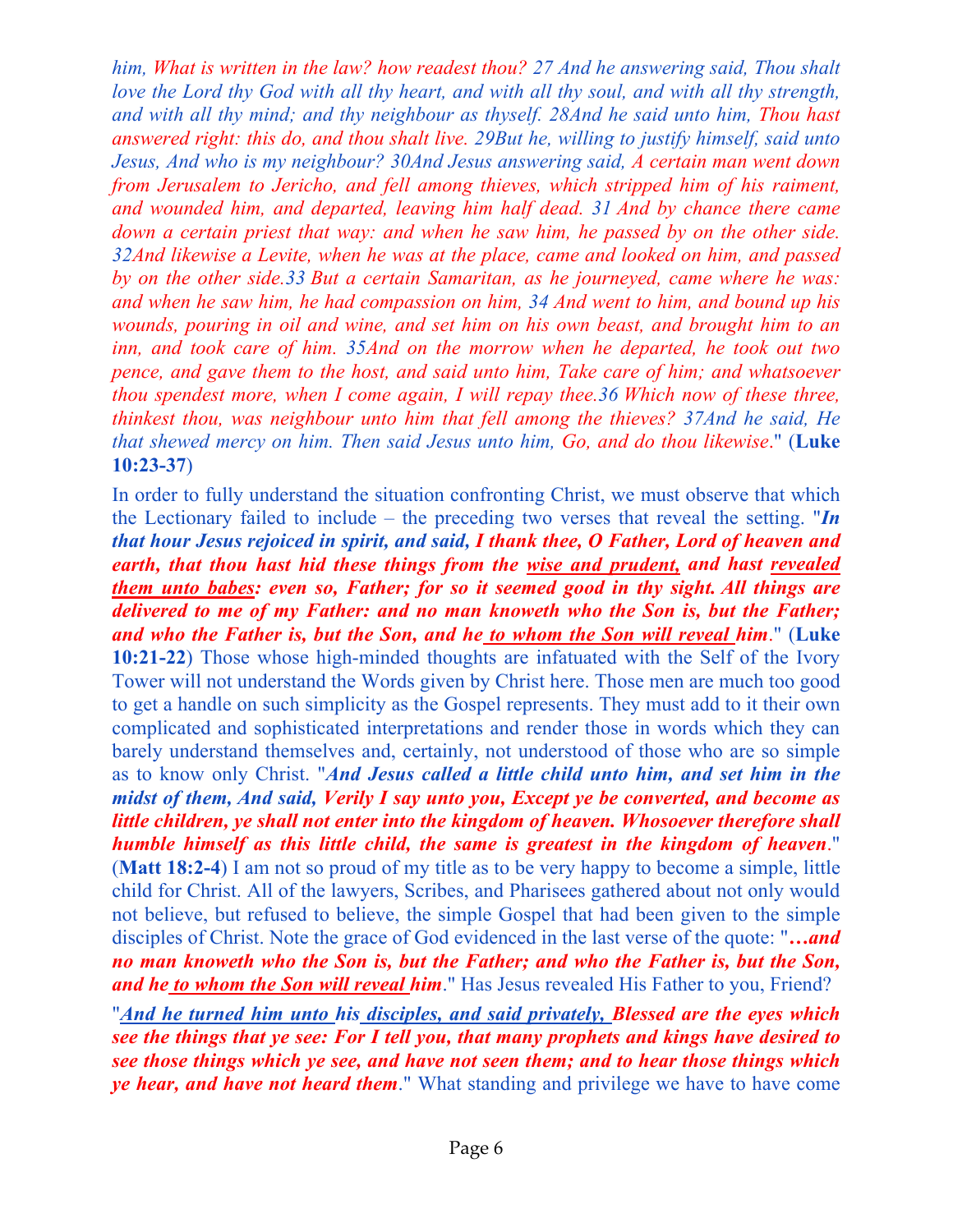into the knowledge of the Gospel. We have been given greater privilege than many prophets and kings. Have we treasured the privilege above all others?

Jesus is speaking in a public place and gathered around were those who would have enjoyed presenting a question that would have undermined His wisdom and knowledge. I am amazed that they continued so to do for they were constantly made fools by the attempt. There is a "certain lawyer" present who felt able to place Christ on the spot with a question which it was the Lord's very specialty to answer: "*And, behold, a certain lawyer stood up, and tempted him, saying, Master, what shall I do to inherit eternal life?* Is this a very good question? No, it is not. The premise of the question is wrong for there is nothing that we can DO to inherit eternal life – it is a gift of God. Jesus, being the most able of all teachers, gives the inquirer another question in response to fathom the depths of the inquirer's knowledge as well as cause for deeper thought on the matter: "*What is written in the law? how readest thou?*" Should not all of us determine our answers to questions of eternity on God's Law? Should we not all have read it and meditated thereon? How does the lawyer, very apt at deciphering law, read the question? This is an excellent technique to determine – not the depth of the lawyer's knowledge, but the want of knowledge.

The lawyer answered very ably for he knew the `words' of the law, but perhaps not the spirit of it: "*And he answering said, Thou shalt love the Lord thy God with all thy heart, and with all thy soul, and with all thy strength, and with all thy mind; and thy neighbour as thyself.*" The lawyer may recognize the technical qualities of a diamond, but he cannot know the source of its beauty.

Note how respectfully Christ treats the question and answer of the lawyer who seeks to `tempt' him. "*And he said unto him, Thou hast answered right: this do, and thou shalt live*." If credit is due, you may always expect it from Christ.

The lawyer realizes that he has failed to reveal any indiscretion in the answer of Christ and seeks to justify his inquiry and standing by pressing further. By asking this next question, he hopes to weaken the credibility of Christ in whatever He claims as a neighbor. "*But he, willing to justify himself, said unto Jesus, And who is my neighbour?* We can clearly see by the motive and attitude that the lawyer is less in earnest to understand truth, than to place his witness off balance. His interest is not truth, but justification of himself which he is incapable of doing.

These next beautiful lines of a Parable of Christ are among the most beloved and noteworthy of the Gospels and repeated almost daily in general conversation: "*Come on, be a good Samaritan and loan me some money*!" or "*The life of a victim of an automobile accident this morning was saved by a good Samaritan who just happen on the scene of the accident shortly after it happened*." Do we not hear such accounts daily?

*"And Jesus answering said, A certain man went down from Jerusalem to Jericho, and fell among thieves, which stripped him of his raiment, and wounded him, and departed, leaving him half dead. And by chance there came down a certain priest that way: and when he saw him, he passed by on the other side. And likewise a Levite, when he was at the place, came and looked on him, and passed by on the other side. But a certain Samaritan, as he journeyed, came where he was: and when he saw him, he had*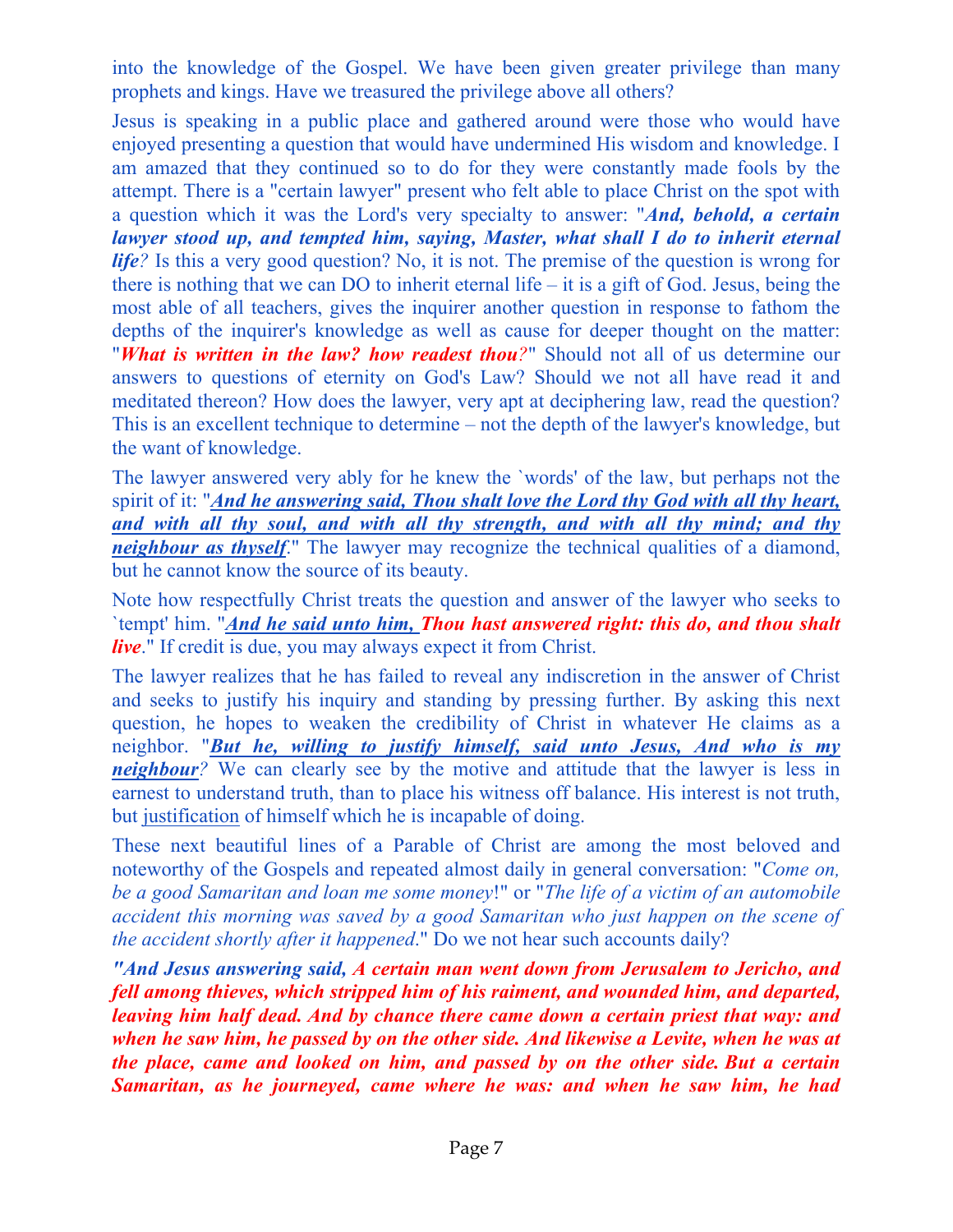# *compassion on him, And went to him, and bound up his wounds, pouring in oil and wine, and set him on his own beast, and brought him to an inn, and took care of him. And on the morrow when he departed, he took out two pence, and gave them to the host, and said unto him, Take care of him; and whatsoever thou spendest more, when I come again, I will repay thee. Which now of these three, thinkest thou, was neighbour unto him that fell among the thieves?*"

Here we see unsurpassed grace and a full figure of our Lord Himself described. In what way, you ask? Because we were that man who went **DOWN** the road of life and were beaten by the devil and his friends. We were left to die until a Good Samaritan (Christ) came along – going **UP** to the Holy City – and treated our hurts and sores with His own riches and Being. He did so after even those who were considered `holy' passed us by. He cared for our wounds, and placed us on His own beast, and took us to a place of security, and continued to treat our hurts, and purchased our continued treatment and security until He returns for us. This is part of the spiritual meaning, but there is also a general application that presents in our own lives and those of other Christians.

This `certain man' that went down (the wrong direction) the road from Jerusalem, the Holy City, to Jericho, a worldly city, was a Jew. He it was who, it was suspected, would have a bag of money hidden on his person for commerce. Being a Jew, he had every right to expect help from his religious leaders of the same race. He would have found the gentile Samaritans (half-blooded Jews) to have been unworthy of his friendship and beneath his class. He would never have lifted a finger to help the `unclean' Samaritans.

Alas, he falls among thieves who are waiting along the path in ambush. The devil sets many ambushes for us to destroy both our faith and our persons. The thieves took all that the man had, even including his raiment (clothes) and left him half-dead. Do you know that all who know not Christ have been left half-dead along life's road? Satan would prefer to leave us half-dead than fully dead so that we may cause others to follow our folly. This is true of combat. The enemy would prefer to seriously wound our soldier than to kill him. Why? Because many support personnel are required to treat a wounded warrior, but far less to bury one such soldier.

Note that a priest and a Levite comes along, going DOWN (the wrong direction) as well, to Jericho. It may be presumed that they had just completed Temple duties and were cleansed. But these two had yet to learn the meaning of the Lord's words: "*For I desired mercy, and not sacrifice; and the knowledge of God more than burnt offerings*." (**Hosea 6:6**) Temple worship, or indeed any worship, will not suffice apart from a love of God and our fellow men. The priest clearly sees the man, we are told, but decides not to help the man or to touch blood which would have made him `unclean.' The Levite sees the man and, at least comes to where he is and looks on him. But then goes the way of the priest. Both are guilty of lack of mercy and compassion – ingredients of character that cannot coexist in evil hearts.

Now comes a Samaritan UP the Road to Jerusalem. Unlike the priest, the Jew, and the Levite, this man is traveling in the RIGHT direction. (**Psalms 1**) Note the actions of the Good Samaritan:

1) *"came where he was"* As Christians, we must GO to where the need is greatest, not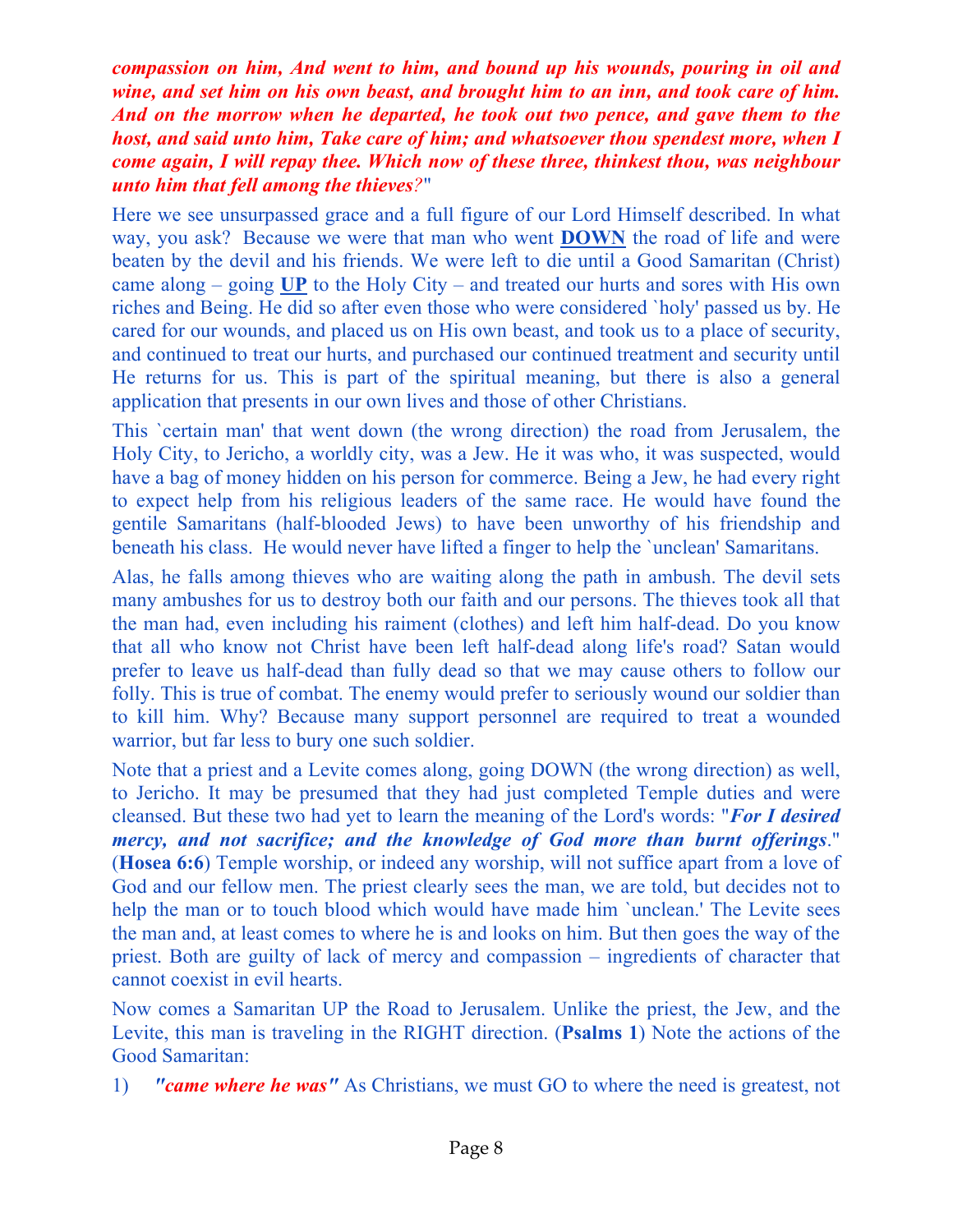relax in opulence in our parlors.

2) "*he saw him*" How many needs go unseen every day though our eyes cannot avoid the observance of that need?

3) "*he had compassion on him*" Just as our Savior, Christ, this Samaritan, though hated by this Jew, felt the man's hurt so keenly that he took measures to help the man of his hurt (just as Christ has done for those of us who have come to Him).

4) "*And went to him*" His first coming to where the man was at the time was, to us, happenstance, but surely to God, our steps were ordered. After coming to a person in need we do not simply stand and watch. We GO to the victim so that we may render assistance.

5) *"and bound up his wounds*" Just as Jesus practice the triage of treating the most critical need first, so does this Samaritan by binding up the man's wounds to stop the bleeding. Has Christ not found us with our own blood flowing from our souls and given us life? "*And when I passed by thee, and saw thee polluted in thine own blood, I said unto thee when thou wast in thy blood, Live; yea, I said unto thee when thou wast in thy blood, Live*.' (**Ezek 16:6**) When we see our neighbor strangers perishing for grave want, have we forgotten the great mercies granted to us?

6) "*pouring in oil and wine*." The only resources the Samaritan had to treat the man was the expensive oil and wine which he not only 'applied' but 'poured' into the man's wounds. He spared no personal treasures in helping his charge. Do you not love this Good Samaritan?"

7) "*set him on his own beast*" The Samaritan would rather walk in order that the wounded man might ride. This is `mercy' combined with `sacrifice' – the kind of combination that the Lord loves.

8) "*and brought him to an inn*" The Samaritan is not concerned about his tight schedule. He takes time to take the best care of the wounded man. This is an expense as well, but he does not even consider it an expense. It is an obligation before God.

9) "*and took care of him*" I wish I had many friends as kind as this Samaritan Stranger. Actually, I do have ONE, and perhaps others of my friends who love that ONE. He continued, even at the end, to take time and trouble to treat the man.

10) "*And on the morrow when he departed, he took out two pence, and gave them to the host, and said unto him, Take care of him*" Apparently being convinced that the man would be well after rest and gentle treatment, the Samaritan departs to care for his pressing business in Jerusalem. But he does not forget the responsibility he has shouldered for the Jew. He PAYs even the innkeeper to continue caring for the Jew. "*He doeth all things well*!"

11) "*and said unto him, Take care of him; and whatsoever thou spendest more, when I come again, I will repay thee*." Had you ever considered ALL that the Good Samaritan did for this wounded Jew, or for that wounded soul that resides in your own heart? "Even if it costs me more, I will pay. I will pay to the uttermost." Says the Good Samaritan.

Jesus has told the story which will fully answer the question of the lawyer, but the lawyer remains stiff-necked in his pride. Jesus asks: "*Which now of these three, thinkest thou,*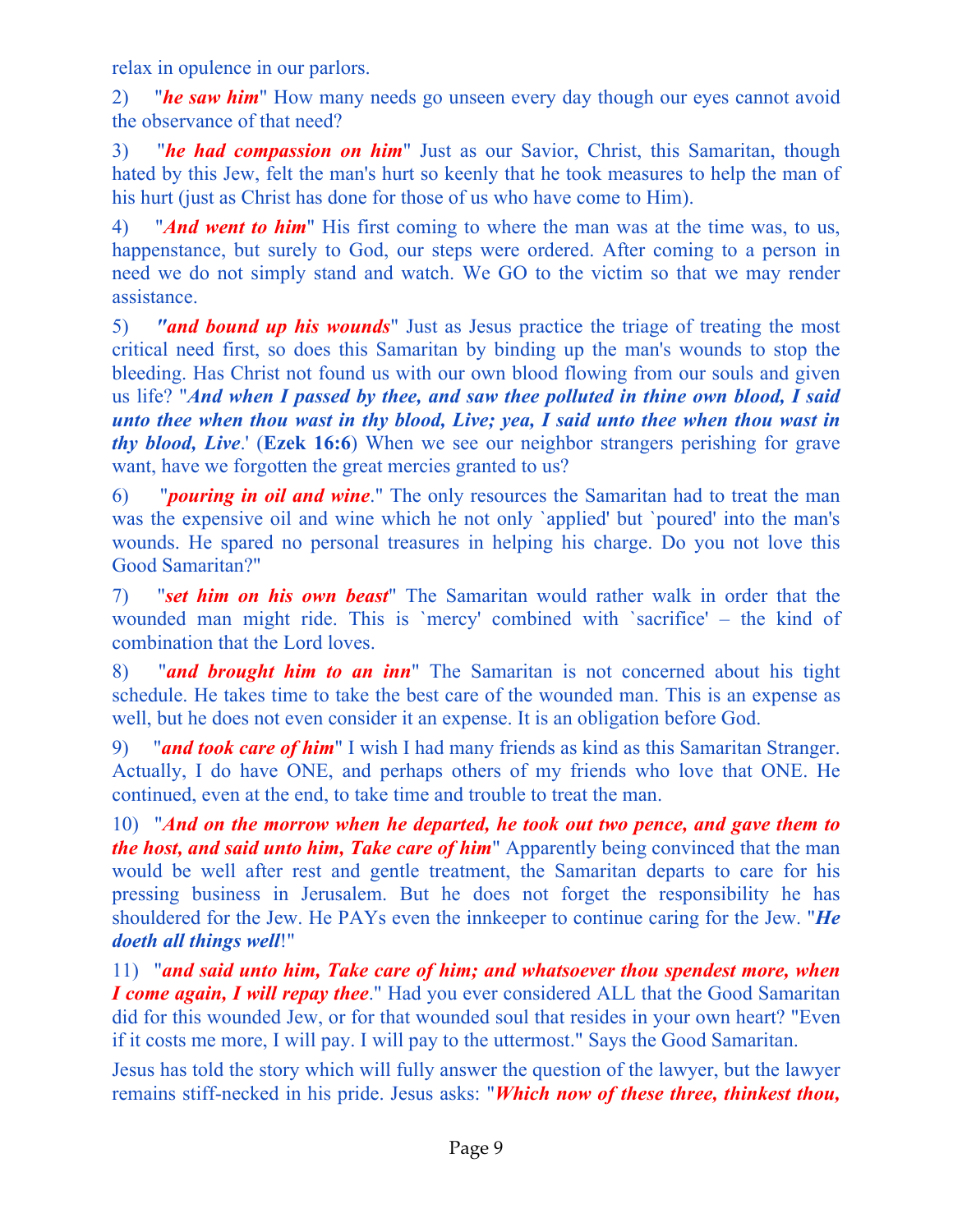*was neighbour unto him that fell among the thieves?*" Three men were involved. Two were not only religious leaders from whom one might expect greater degrees of compassion, but also men of the same blood. They, of all people, should have considered a fellow Jew a neighbor. They passed by without lifting a finger to help the poor wounded fellow. The third, a lowly Samaritan, spent his own wealth, took his own time, and delayed his own business to help a man whose race hated him. Which one of these three would any sane person believe was neighbor to the wounded man? You, or I, would answer the Samaritan; but the lawyer, being a Jew who loathed even the name of a Samaritan, answered only: "*He that shewed mercy on him.*" The lawyer would prefer a pronoun to a real name. Even so, he answered correctly even if in the wrong spirit.

Jesus responded to the lawyer in the same way He responds to you and me: "*Go, and do thou likewise*." What have you been this week: a priest, a Levite, or a Good Samaritan?

*New Nametags*

We had no new nametags today.

*Birthdays and Anniversaries* We had no birthdays or anniversaries today.

## *After Church Hospitality*

Today after church we went took the entire congregation to lunch at Fred's for hamburgers. Next week dog nuts!

After church goodies providers as currently signed up:

| Date              | Name                         |
|-------------------|------------------------------|
| 25 September 2011 | Dru Arnold                   |
| 2 October 2011    | <b>Opportunity Available</b> |
| 9 October 2011    | <b>Opportunity Available</b> |
| 16 October 2011   | <b>Opportunity Available</b> |
| 23 October 2011   | <b>Opportunity Available</b> |
| 30 October 2011   | <b>Opportunity Available</b> |
| 6 November 2011   | <b>Opportunity Available</b> |

*People in our Prayers* - http://faithfulcenturionprayerteam.blogspot.com/

### **Why? Prayer is an extremely important activity.**

It is not that God knows not our needs, for He surely does. Yet, Jesus commanded us to ask God for those same needs. In addition to the obvious of asking God for help, offering thanksgiving and the like, prayer helps us focus our thoughts on how we might do God's work.

The Prayer Team of the Church of the Faithful Centurion was established to help our members and fellow Christians pray for those in need and to give thanks as well for the blessings we have been granted.

#### **Who can be on the list? Do I have to be a member of the Church of the Faithful Centurion to be prayed for?**

No! The only qualification to be on the list is that you want our prayer team to pray for you. We are Christians and are happy to pray for you, no matter who you are. If you want help from God, you are our kind of people.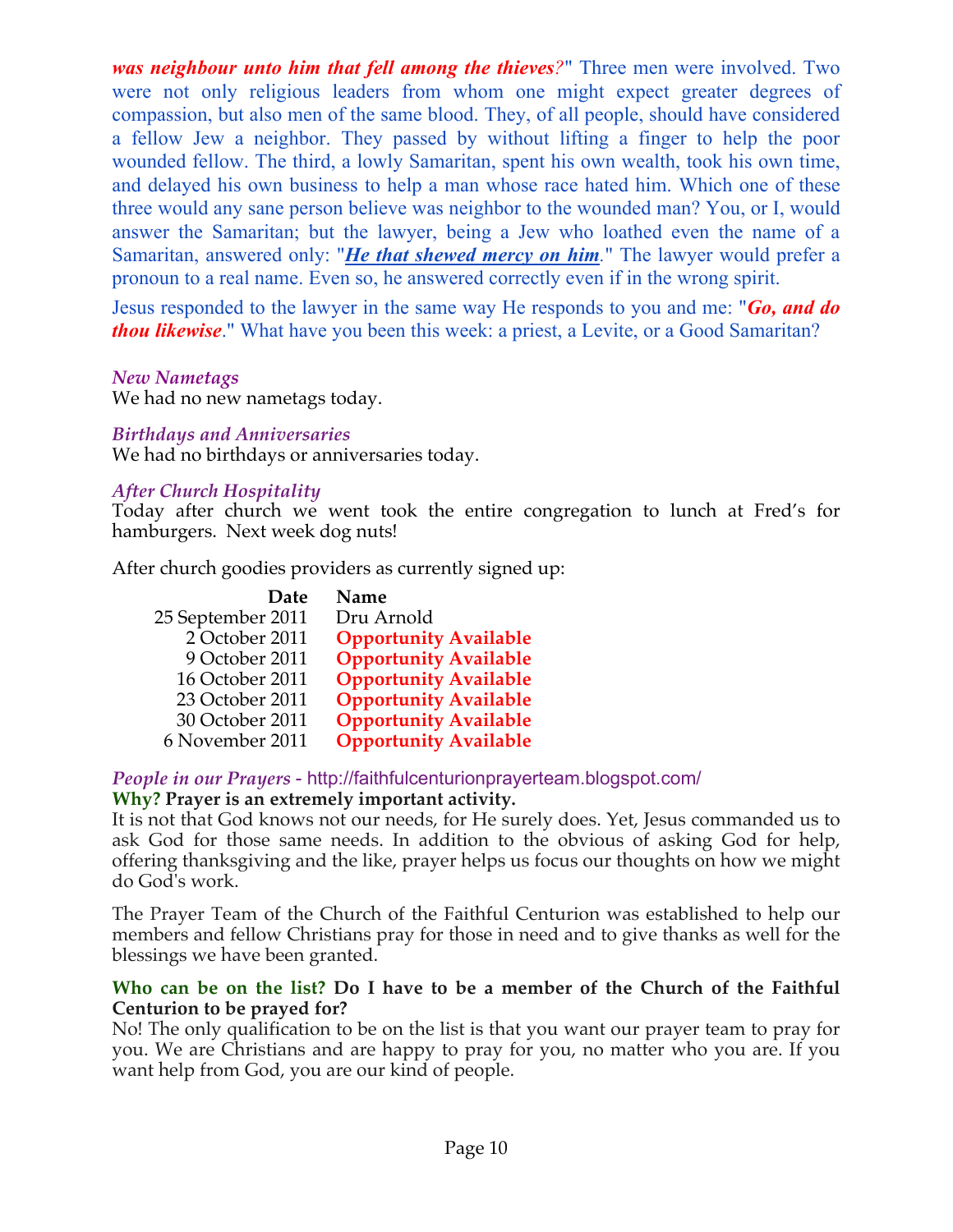### **What is the commitment from the prayer team?**

Each member of the team will pray for the desired outcome at last once per day.

### **How do I get myself or someone else on the prayer list?**

You can email one of the prayer team leaders: Jack - jack@faithfulcenturion.org or Dru dru@ faithfulcenturion.org, or call the church office at (619) 659-3608 or fill out a prayer card at church.

### **What should I ask for?**

Depends on what you want. Some people merely want God to be asked to heal their ills and be mentioned by their first name, others want a specific outcome and / or have more of their personal information known to the team. Ask for what you want. It is your desire and need for prayer the team is attempting to meet. For typical examples, see the list below.

## **Updating the Team**

If you are on our prayer list, or if you have submitted a person that you have asked us to pray for, please update one of the team members or Hap in person, by telephone or email. It helps to be able to pray specifically for these individuals including their specific needs; plus if they get better, it is nice to give thanks!

Please note that on the yellow (maybe green or orange if you get an old one) cards at church, you can ask that those to be prayed for have their names disseminated to the prayer team. Those names will be said in church and appear here. Or, you can ask that their names and purpose be kept confidential, then only Hap will know to pray for them.

#### *Prayer List Notice – If you have someone on the prayer list and their needs have changed, please let us know. We'd like to update our prayers to reflect the need and most important to give thanks!*

*Travel*

*No* travel this week.

# *Move*

*The Thomas Family* is on a short tour assignment in Guam for the next two years. Please pray for the assignment to go well for Kurt and for Mary and the kids to make new friends and Christyna and Mitchell in particular to develop good friends and school mates there so as to further their development.

# *Birthday*

*Shamim Gray celebrated her*  $44<sup>th</sup>$  birthday 4 September 2011. *Sandra Lee* celebrated her birthday 14 August 2011. *Ryan Hopkins* celebrated his 21st birthday 14 July 2011.

### *Homebound or Infirm*

*Sara's mother* is in a state of deteriorating health, both physically and mentally. Please pray for peace of mind for her and the ability for both Sara and her mother to put their cares and worries on God's shoulders so they can deal with the many problems involved.

# *In need of a miracle or understanding of God's Plan*

*Todd* and *Kenny* have both been fighting osteocarcinoma for over five years and have been told their time here on earth is nearing its end, absent a miracle from God. Both are ready to go home and leave the pain, but would like to stay. Please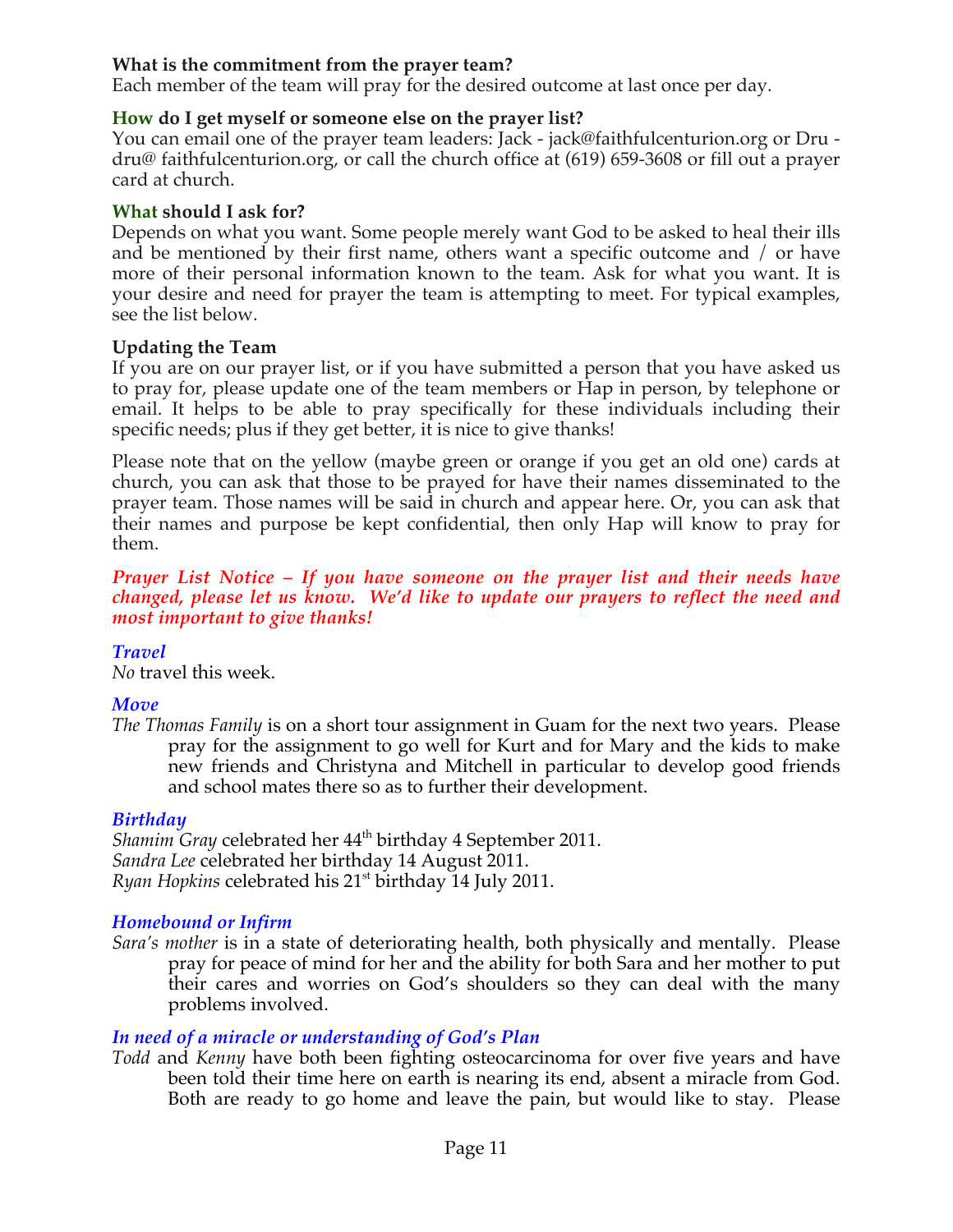pray for them and their families.

# *Healing*

- *Gil Garcia* had heart problems on 10 August 2011. It turns out he has Congestive Heart Failure. The medical team is trying to work out medications to get a good fluid level in his blood stream, yet not allow pooling in the chest area, while getting his rapid heartbeat under control. He is home from Kaiser Fontana, not far from where worked when he was the comptroller at Kaiser Steel! Please pray for guidance for the team treating Gil to get his medication levels right. Pray also for peace of mind for Gil and his wife Mary.
- *Dotty Valkenaar* has been diagnosed with a reoccurrence of breast cancer and had a double mastectomy and no reconstruction on 23 August 2011 in Seattle. Seemingly everything went very well, however there were complications in the recovery, but she is home now. Please give thanks for the surgical team doing their best, for the good result and pray for continued peace of mind through trust in God for Dotty and Lew, her husband, as well as their entire family.
- *Lew Valkenaar* developed ankle and leg pain and swelling in his lower right leg. The blood clot taken care of he and Dotty are both on Cumadin now.
- *Bill Aitken* is to have surgery on 29 September 2011 to see what the mass is in his abdomen. Please pray for guidance for the team treating Bill and for his recovery. Pray also for peace of mind for Bill and his wife Sara.
- *Ryan Hopkins* managed to injure his back somehow. Please pray for the medical people treating him to pay attention and figure out what the problem is, then come up with a workable solution. Give Ryan patience while all this happens.
- *Loretta Walker* underwent gall bladder surgery on Friday, 1 July 2011. The surgery was expected to go fairly smoothly, but there was more to it than expected. She required a second surgical attempt, which did not solve the problem. She is home recovering and gaining strength for a third surgery the afternoon of Tuesday 30 August 2011. Please pray for her to develop a good attitude, trust in the Lord, as well as eat and in particular drink at home. Pray for her family, in particular her daughters Tricia and Jenny and granddaughters Whitney and Cayenne who are taking care of her. Please give thanks for her successful surgery and pray for a complete return to health. Please pray for peace of mind for Loretta and her family, in particular her daughters who are there to help her. Pray for her trust in our Lord and for both her and her family to let God carry their worries while she recovers.
- *Morris Martin, 91,* was hospitalized with pneumonia, he in rehab now and doing well, he has been irritated by having a feeding tube in until his throat can heal and be retrained, but he has responded with renewed effort when he failed the swallow test on 21 July 2011. He had a bit of a fever from which he seems to have recovered; it is hard, but he is strong. Give thanks for his great attitude and trust in God. Pray for strength and peace of mind for Morris and his family, in particular his son Paul. Pray for his trust in our Lord and for both him and his family to let God carry their worries while he recovers.
- *Steve Sundberg* had a heart attack after Easter. After some time, the medical team treating him decided he was not a candidate for stents and a five-way heart bypass was performed the week of 6 June 2011. Please give thanks for an apparently very successful surgery and also pray for his complete recovery and for his three children and family who are very worried about him, pray also for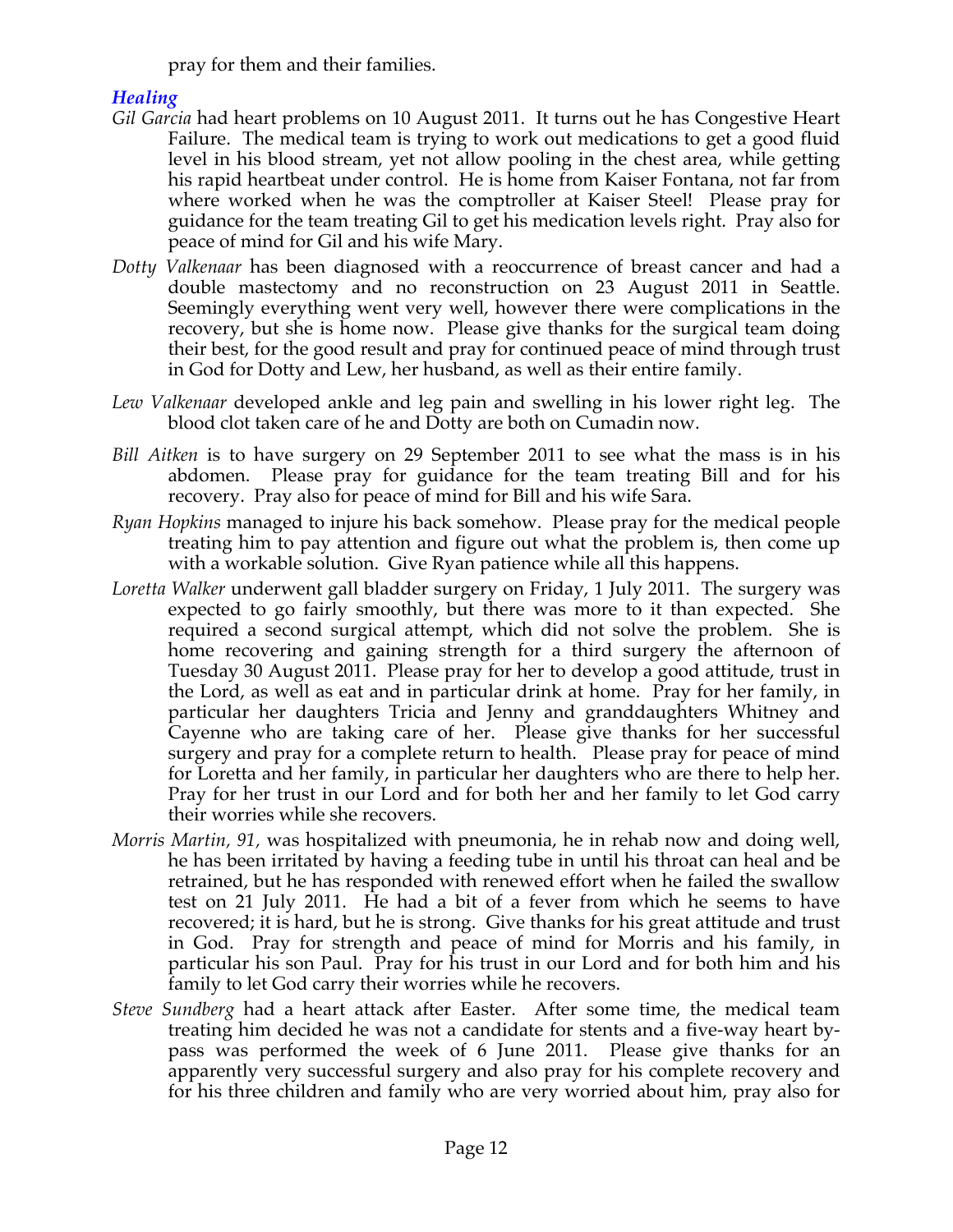his trust in our Lord and for both him and his family to let God carry their worries while he recovers.

- *Matt Alcantara*, age 15, has Osteosarcoma (bone cancer), a very rare and often lethal form of cancer with limited treatment options. This is a disease that is about 90 percent fatal in a couple of years. He has no hip joint on one side, but he walks and swims! Courage? Guts? You bet! Matt's scans on 20 June 2011, were CLEAN! Thanks be to God for the way things have gone. Thanks also for the great faith of Matt and his entire family. Their faith and trust is a wonderful example for each and every one of us. But, now is not the time to stop praying. Actually, it never is the time to stop praying!
- *Andrew Scally* was hospitalized with pneumonia, he is home now and doing very well, spending more and more time off the supplemental oxygen. Please give thanks for his recovery and pray for a complete return to health. Please pray for peace of mind for Andrew and his family, in particular his son Keith who has been there to help him. Pray for his trust in our Lord and for both him and his family to let God carry their worries while he recovers.
- *Won King* underwent surgery the week after Memorial Day. She is now home, but doctors had difficulty stabilizing her blood thinning medication levels; but all seems fine now. Please give thanks for the successful surgery and medication setting.
- *Melanie Zimmers* has what appears to be a badly bulged disc at C5-C-6 which is causing radiating pain down her right arm and numbness in her thumb and forefinger. She has been in physical therapy and is set to undergo epidural injections in July 2011. Please pray for resolution of her problem and a good attitude while a means to solve the problem is found.
- *Hal Campbell* underwent apparently successful surgery for a cancerous lesion on the inside of his cheek and the associated lymph node on 7 March 2011, at the VA hospital in Seattle. Friday, 17 June 2011, his  $62<sup>nd</sup>$  birthday, he started his first food by mouth since he finished six weeks of follow up Chemo and Radiation treatment to hopefully eradicate and cancerous cells that might have remained. Please pray for him to be able to eat so that he can have the feeding tube removed, for remission of the cancer and most of all for his acceptance of Christ.
- *Kyle Thompson, CPL USMC* was injured was seriously wounded while on foot patrol in Helmand Province of Afghanistan on 25 October 2010. He has been released to Camp Pendleton on casual status until his medical condition is clear. Likely he will be medically discharged.

You can reach out to him by emailing his father, Mike Thompson, at miket4k@yahoo.com. We may have a new address soon.

*Todd Love, CPL USMC* was seriously wounded while on foot patrol in Helmand Province of Afghanistan on 25 October 2010. Todd and his squad leader, *Kyle Thompson*, were hit by an Improvised Explosive Device (IED) during a routine patrol. The IED took both of Todd's legs and part of his left arm. Pray for peace of mind, courage and healing for Todd. Pray for the medical teams treating him.

Send Todd a note or log on to http://www.caringbridge.org/visit/toddlove.

*Shamim Gray* underwent a lumpectomy on Saturday 6 November 2010 at Bethesda Naval Hospital, with apparent great result. Please pray for a complete remission of the cancer. Pray also Shamim will maintain her great attitude and trust in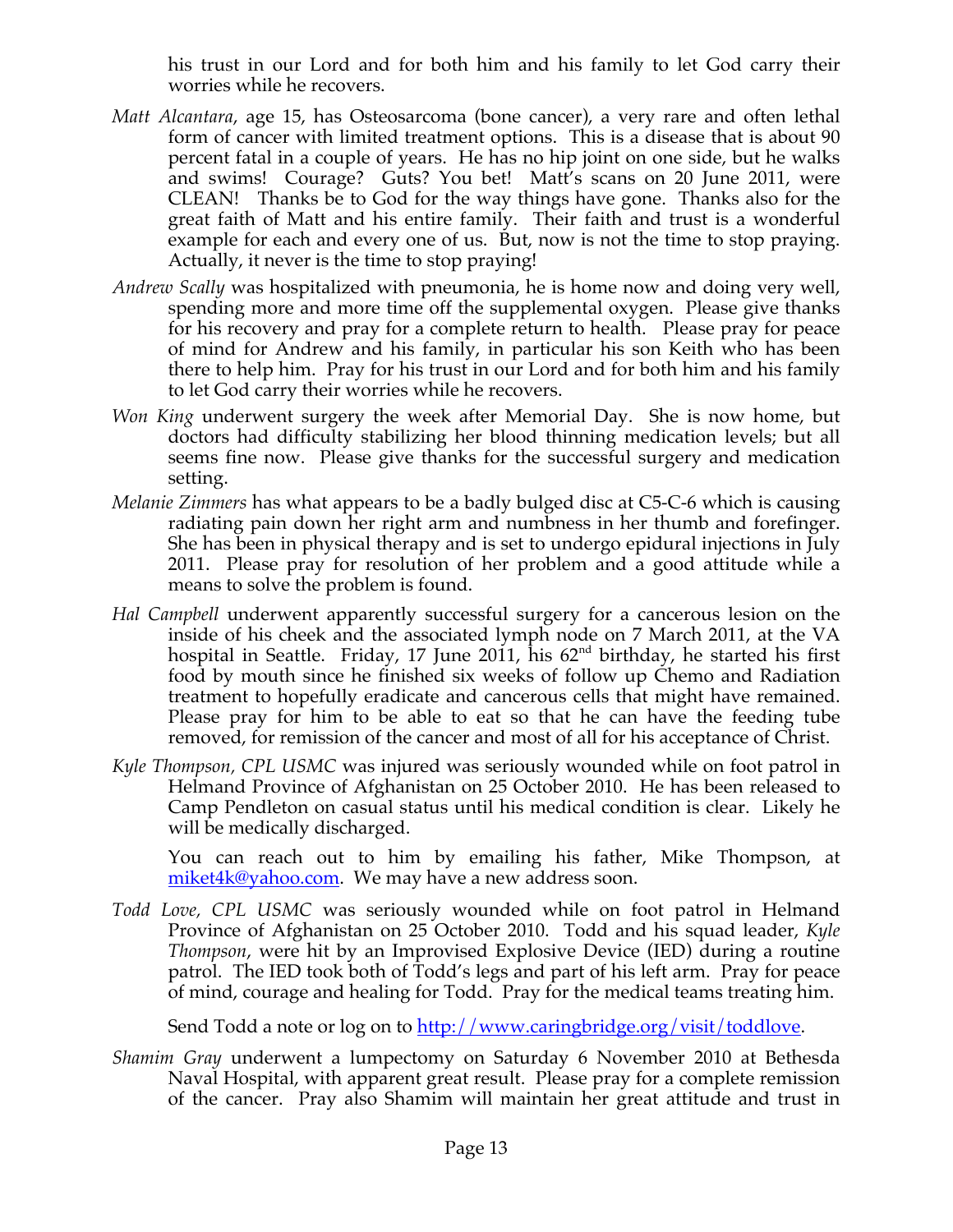God.

- *Judith Clingwall*, is afflicted with Multiple Sclerosis (MS). She is currently in Laurel Place, an extended care facility in Surrey, British Columbia. Judith's condition seems stable a present, although the medication levels have been increased. Please pray for her to take an active part in her own life, for her strength, peace of mind, trust in God and remission of the disease so she might return home to her family. Pray also for strength for her husband Martin as he deals with all the problems and stress of Judith's situation.
- *Becky Madden* is paralyzed from the neck down as the result of a tragic shooting accident. She has made it home and to church in a new donated magic wheelchair. Please pray for further recovery for Becky, as well as strength and guidance for each of those involved.
- *Betty Macauley,* Tim's mom, is currently in a state of failing health. Please pray she will gain interest in life around her and actively pursue life here on earth. Please pray for her family, in particular her son Tim, as they try to help her.
- *Lauralee* underwent a lumpectomy on Friday after Thanksgiving. A further anomaly has been discovered and she had additional preventative radiation treatment. Please pray for a complete remission of the cancer. Pray also Lauralee will maintain her great attitude and trust in God.
- *Luca*, 5 years old, from our church family in Perth, Western Australia, who has just been diagnosed with leukemia. And for his Mum and Dad and extended family.
- *Jere Wolfe,* Melanie Zimmers' dad, has cardiomyopathy, a weakening of the heart muscle. The pacemaker installation helped a lot, but he lost ¼ of his weight, so he has to fight his way back. He is getting stronger, but not gaining weight. He now has a bladder infection and is concerned because of the significantly adverse reaction he had to the antibiotics last time. Keep praying for his continued recovery and for him Jere to maintain his trust in the Lord.
- *Doreen Wolf*, mother of Melanie Zimmers, is recovering from Bell's Palsy and still has a bit of difficulty with her foot, but she is mobile, for which she gives thanks.
- *Greg Chase asks that you pray for his family:*
	- *Diane*, Greg's wife, has a positive attitude dealing with the ongoing treatment of her ulcerative colitis. They are grateful for a positive attitude and would be pleased to see physical progress.
	- *Phyllis*, Greg's mom, has stabilized as the result of the good home care she is receiving and recently celebrated her 89<sup>th</sup> birthday.
	- *Wilma* is at home after three weeks in the hospital and is working on building strength for a planned hip replacement in August 2011.
- *Vince (age 13), reoccurrence of cancer, recent testing found a nickel sized tumor in his* lungs. The doctors are consulting with a specialist in Houston. Please pray for guidance for the medical team and for peace of mind for Vince and his family.
- *Obra Gray* continues to take day by day. Please continue to keep Obra in your prayers, and give him the strength of knowing the Lord is with him and will never forsake him. Obra needs security of what lies ahead of him, and only the Lord can grant the solace to answer his prayer.
- *Bashir Ahmed*, father of Shamim Gray, has been blessed with the Lord's breath of life to stay on this earth for the time being. But, things are hard for him and his loving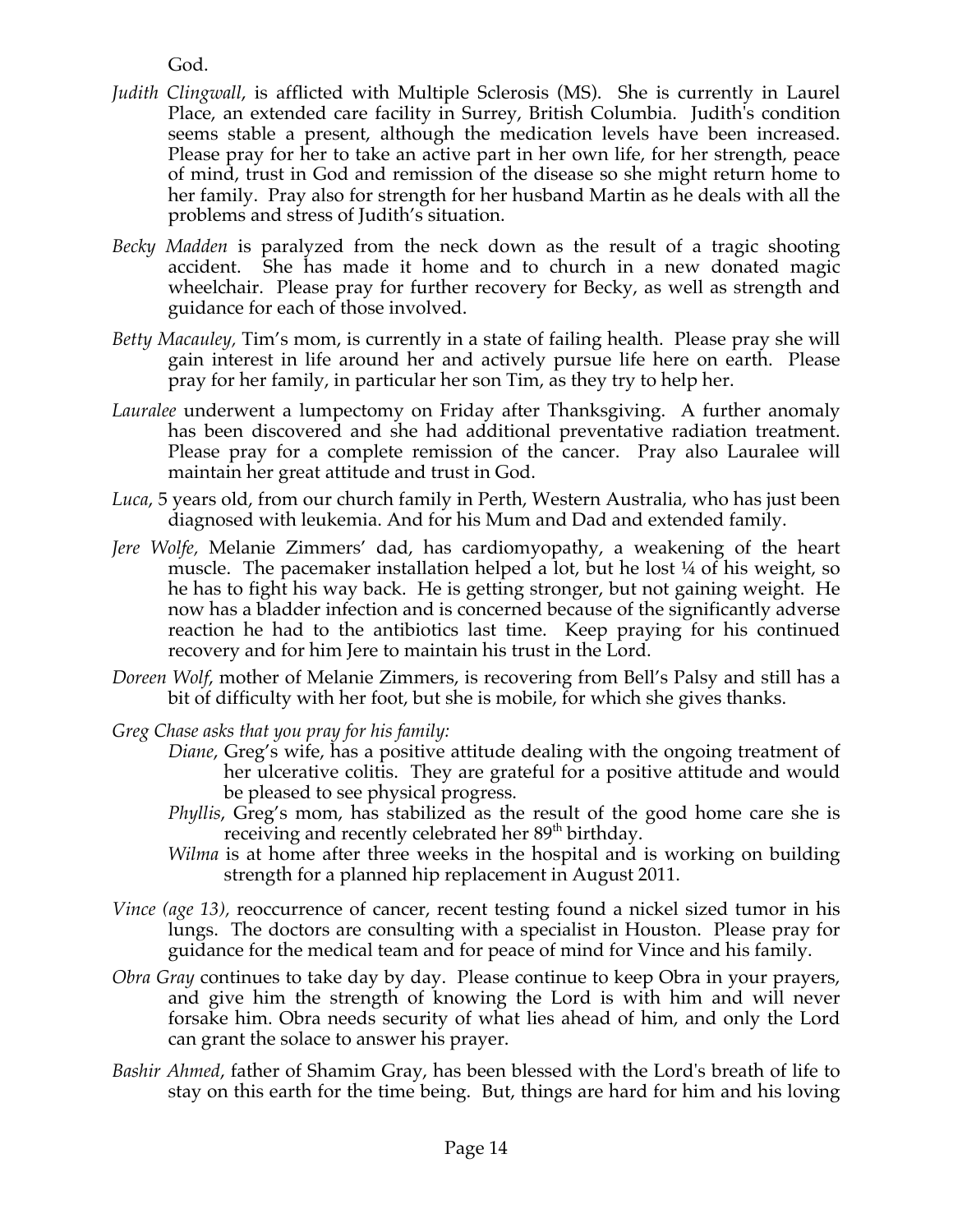wife, who cares for him. They have two young nieces living with them who see no real need to help, pray for God to enter their hearts. Above all, pray for his entire family to open their hearts to accept all God's love will bring them.

*Kay Denton* (Mrs. Kay) is still home and doing pretty well considering the bones in her neck and hands are degenerating as a side effect of her kidney failure. Her thumbs are not particularly useful any more. Mrs. Kay asks everyone who is praying for her know how grateful she is for their prayers. As always, she retains her trust in the Lord and her positive attitude.

#### *Guidance*

*Steve* asks that you pray for difficulties he is having with his family. Please pray that the Holy Ghost will enter into his heart and provide him with the heaven sent inspiration that he needs to see clearly and deal with problems and the courage to do what needs to be done in the manner it should be done.

*Jacquie* to open her heart to God and accept His Love and Grace.

*Hap* asks you to pray that he might be able to trust God will help him make the right decisions at the right time and not to worry uselessly, to change those thing he can change, accept those things he cannot change and that he will open his heart to the Holy Ghost.

#### *Armed Forces & Contractors*

Airman Donny Patton (RAF Mildenhall, UK), Jordan (USMC – AIT), Neal (USN-Afghanistan), Trevor (USAF - KC-10 Boom Operator), Trevor (USN – Whidbey Island, EF-18 Pilot), Kurt Thomas (USN – Guam),

#### *Persecuted*

Around the world, Christians are under attack, not only in the Muslim world, but from Hindus and others in India. Also, they are under continual attack in the name of "Separation of Church and State" in the western world, as it becomes actively atheist or pro-devil buddy. Please pray for God's guidance and protection for all persecuted Christians and those around them.

### *Thanksgiving*

*The Thomas Family* gives thanks for safe travel last week to their new assignment in Guam.

#### *Various Special Requests*

- We ask that you pray, please ask God that the Holy Ghost might give you insight into how you might make the lives of your friends and family better. Remember helping others is not just those who you don't know!
- Please join us in praying that the *Free Teen Guitar Class* will be continue to be an opportunity for God to work in the lives of the kids and their families. Please ask God to guide the class to new opportunities to make Him known to others. Help us to let the love of our Lord shine through us into their lives, putting Him first, so that He might enter in to their hearts and lives.

### *Question that only you can ask*

What would you like to know about our history, what we believe, what we do or how we operate? Hap is looking for material for the continuing education class and *Thought for the Day* material. Help us help you. Please send your question to Hap so we all can get an answer. Just because you don't know the answer to your question doesn't mean you are the only one who doesn't know. But, if you don't ask, no one will know.